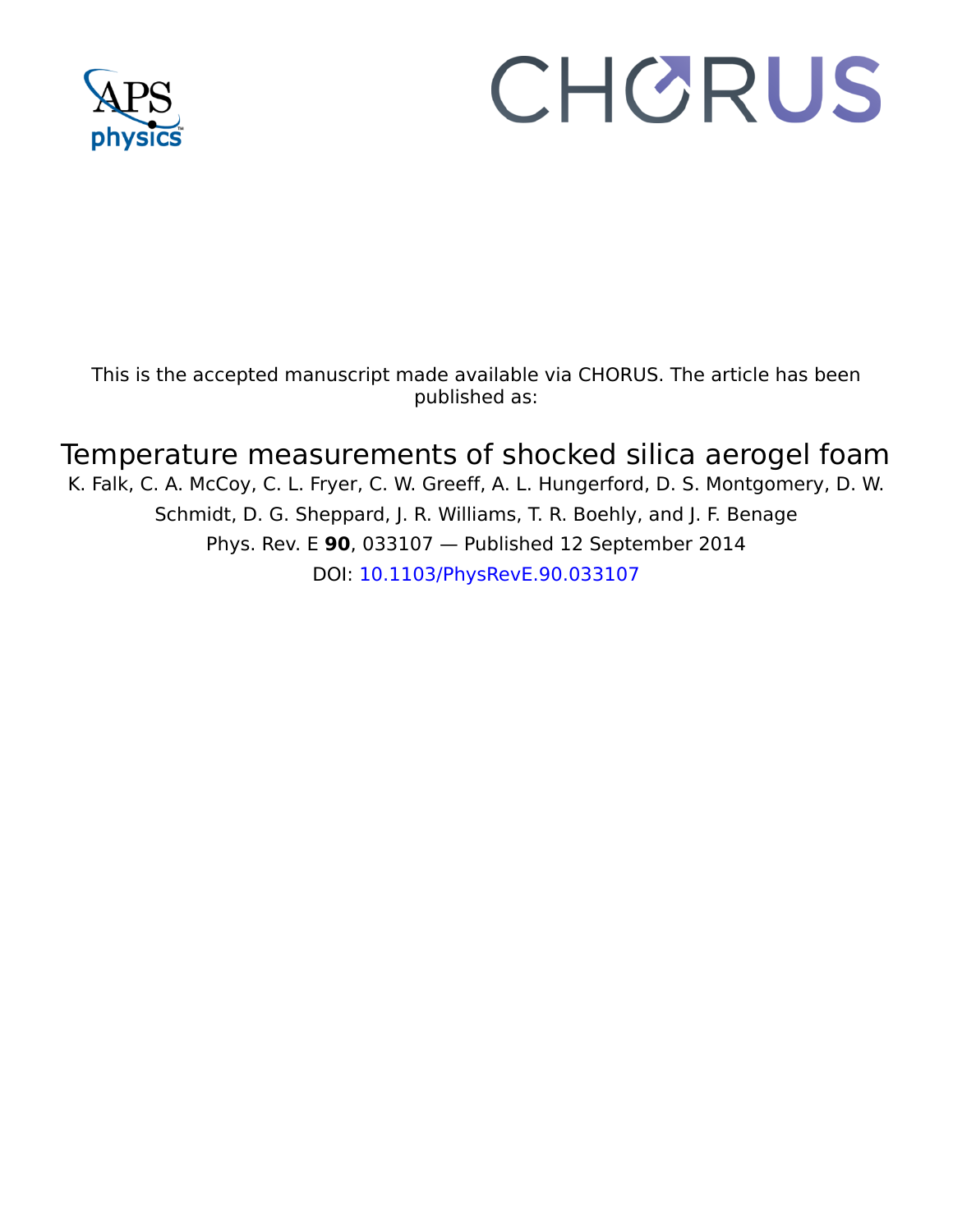# Temperature measurements of shocked silica aerogel foam

K. Falk,<sup>1</sup> C. A. McCoy,<sup>2</sup> C. L. Fryer,<sup>1</sup> C. W. Greeff,<sup>1</sup> A. L. Hungerford,<sup>1</sup> D. S. Montgomery,<sup>1</sup>

D. W. Schmidt,<sup>1</sup> D. G. Sheppard,<sup>1</sup> J. R. Williams,<sup>1</sup> T. R. Boehly,<sup>2</sup> and J. F. Benage<sup>1,3</sup>

 $1$ Los Alamos National Laboratory, Los Alamos, New Mexico 87545

 ${}^{2}$ Laboratory for Laser Energetics, University of Rochester, 250 E River Road, Rochester, New York 14623

 ${}^{3}S$ andia National Laboratories, Albuquerque, New Mexico 87185

(Dated: August 26, 2014)

We present recent result of equation of state (EOS) measurements of shocked silica ( $SiO<sub>2</sub>$ ) aerogel foam at the OMEGA laser facility. Silica aerogel is an important low-density pressure standard used in many high energy density experiments, including the novel technique of shock and release. Due to its many applications it has been a heavily studied material and has a well known Hugoniot curve. This work then complements the velocity and pressure measurements with additional temperature data providing the full EOS information within the warm dense matter regime for the temperature interval of 1 − 15 eV and shock velocities between 10 and 40 km/s corresponding to shock pressures of 0.3 − 2 Mbar. The experimental results were compared with hydrodynamic simulations and equation of state models. We found that the measured temperature was systematically lower than suggested by theoretical calculations. Simulations provide a possible explanation that the emission measured by optical pyrometry comes from a radiative precursor rather from the shock front, which could have important implications for such measurements.

PACS numbers: 52.25.Kn, 52.65.Yy, 52.65.Kj, 52.70 Kz

# I. INTRODUCTION

The equation of state of light elements at high densities and moderate temperatures falling in to the warm dense matter (WDM) regime is essential to understanding the structure of Jovian planets as well as inertial confinement fusion  $(ICF)$  experiments  $[1-3]$ . In these systems quantum degeneracy and strong inter-particle forces are significant, making the theoretical description of WDM extremely challenging. Here we present results from a combination of experimental techniques used to characterize thermodynamic properties of  $SiO<sub>2</sub>$  aerogel foam at warm dense conditions created by a laser of variable intensity driving a strong shock.

Low density foams are utilized in a wide range of high energy density (HED) experiments and plasma physics related work including laboratory astrophysics, planetary science, basic science, shock physics, and have also been used as pressure standards for other EOS experiments [4–11]. A particularly important use is for radiation transport experiments, where these materials have become a standard for testing our methods and approaches to understanding radiation flow [12–15]. Because many of these HED experiments are highly integrated, they must rely on simulations for the comparison to models. In many instances, the simulation results can be sensitive to uncertainties in the equation of state models of these low density materials and they can be especially sensitive to the material temperature and compressibility. For this reason, accurate measurements of the equation of state and especially of the temperature of the material at a given state are needed to restrict the modeling of these experiments, the radiation flow experiments in particular [12–15].

Typically, temperature information is not obtained in

standard Hugoniot type EOS experiments [16, 17]. These experiments determine the internal energy, pressure, and density for materials at a given state. However, some experiments have used visible pyrometry to attempt to determine the temperature in shock experiments [18, 19]. This approach was met with limited success, but at present is generally perceived as the best alternative at moderate to low temperatures, perhaps in the range of 5 eV or less. The approach has been used in a variety of experiments and has also been successfully used at large HED laser facilities [20, 21].

Based on such results, we have carried out an experimental effort to measure the temperature in shocked aerogel foam using visible pyrometry. These experiments were conducted using the OMEGA laser at the Laboratory for Laser Energetics (LLE) [22]. The experiments were carried out at previously measured Hugoniot conditions [5, 6] where the energy and density of the shocked foam is well-known in order to tightly constrain the equation of state models and the temperature measurements. We obtained temperature measurements in the range of 0.3−2 Mbar for shocked aerogel foam initially at a density of 0.2  $g/cm<sup>3</sup>$ . The temperature was determined by the use of the streaked optical pyrometer (SOP) at OMEGA [20, 21]. The density and pressure of the aerogel were obtained using the latest Knudson EOS [6] from shock velocity measurements by the velocity interferometer of any reflector (VISAR) at OMEGA [23]. We then compare to both a standard theoretical model and to calculations based on quantum molecular dynamics (QMD) [24] and find a disagreement between the models and our measurements. To understand the disagreement, radiation hydrodynamic simulations with high resolution using the RAGE code [25] were carried out of the shock front moving through the foam. These simulations provide an ex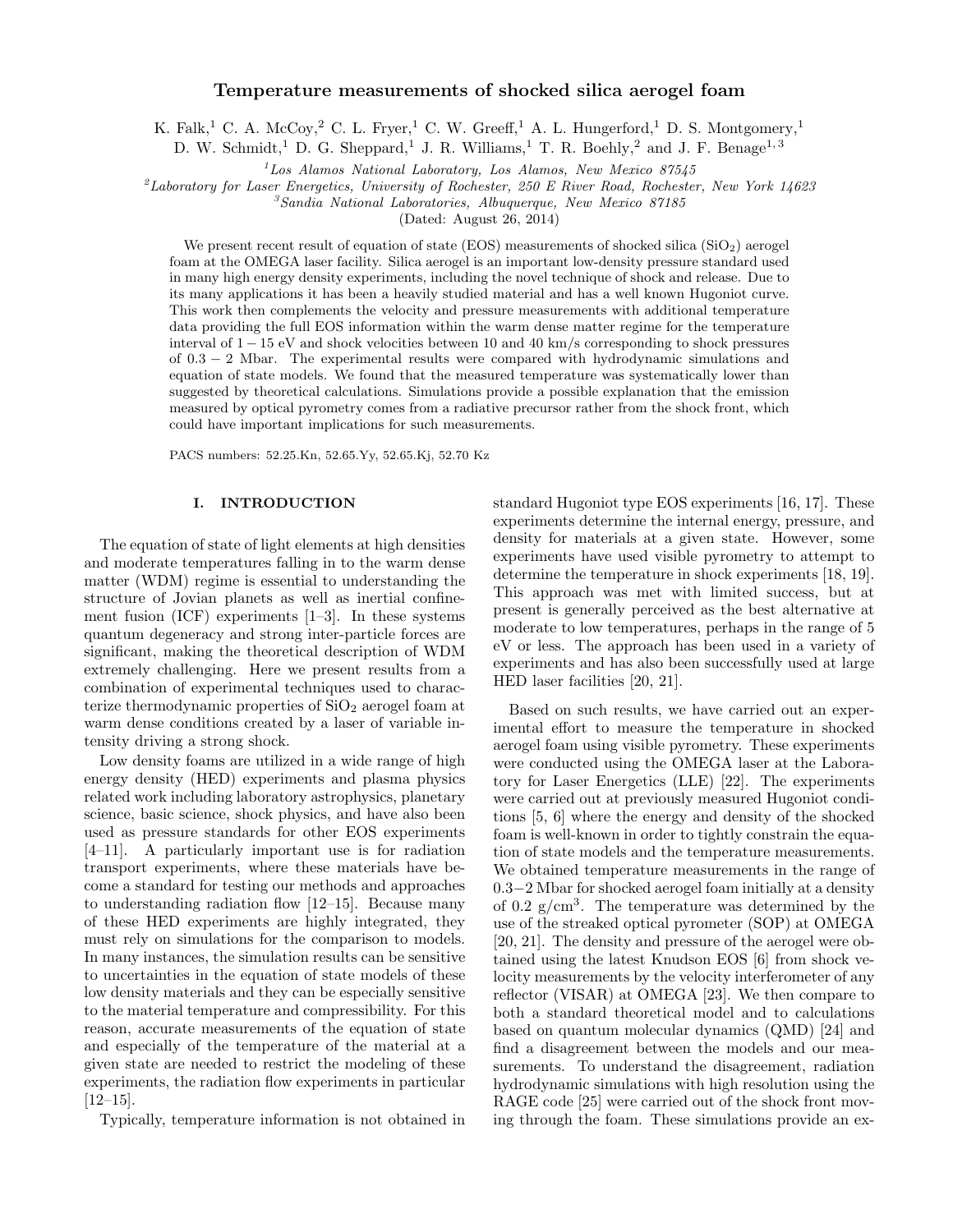planation for the difference between our measurements and theoretical predictions, namely that a radiative precursor precedes the shock in the foam. This results in a reduced radiative flux escaping the shock front, compromising the pyrometry measurement and suggests such detailed studies may be required to understand previous experiments that use this technique which could impact a large number of plasma physics experiments both at lasers as well as other HED facilities.

This article is divided into several sections. Section I. is the introduction. The experiment is described in Section II. The experimental results are presented in Section III., which includes two subsections for VISAR and SOP analysis respectively. Section IV then includes comparison with equation of state models, hydro simulations, which included a discussion about temperature measurements and comparison with calculated reflectivity of the shocked aerogel within three subsections. The work is concluded in Section V.

#### II. EXPERIMENT

The experiment was carried at the 60-beam, 30-kJ OMEGA laser facility at the University of Rochester [22]. Twelve laser beams at variable intensity raging between  $5.0 \times 10^{13}$  W/cm<sup>2</sup> and  $2.2 \times 10^{14}$  W/cm<sup>2</sup> and duration of 7 ns were incident onto a plastic ablator. The resultant rapid expansion of the ablated target material drives a strong shock through the remainder of the planar target sandwich of quartz and  $SiO<sub>2</sub>$  aerogel foam. This strong shock then compresses and heats the studied aerogel sample creating the desired WDM conditions. The drive beams were frequency-tripled providing the  $3\omega$  $(\lambda = 351 \text{ nm})$  laser output to increase the laser-plasma coupling efficiency [26]. The beams were incident onto the target at two cones around the target normal at angles of 23◦ and 48◦ and their spatial profile was smoothed with distributed phase plates and polarization rotators [27, 28].

The target and laser setup is shown in Fig. 1. The target is a "sandwich" of several materials enclosed by a  $25 \mu m$  thick gold cone which acts as a radiation shield for any direct laser light or emission from expanding plasma on the laser side that could make its way into the line of sight of the diagnostics. The target consists of 25  $\mu$ m thick plastic (CH) ablator, 125  $\mu$ m thick  $\alpha$ -quartz, and  $SiO<sub>2</sub>$  aerogel foam with a 40  $\mu$ m step on the back side with a total foam thickness  $100 - 140 \mu m$ . Some of the targets also had a LiF window on the back, those did not have any step on the foam. Each target also has a 50  $\mu$ m thick Ta washer with 0.8 mm wide viewing aperture to restrict the view of the velocity and temperature measurements.

The strong shock produced by the ablation of the plastic is first launched in the quartz and then transmitted into the aerogel. Quartz is a well studied pressure standard with known EOS and thermal properties and thus



FIG. 1: Schematic of the target set up with the laser drive coming from the top of the image incident onto a plastic ablator inside 25  $\mu$ m thick gold cone. The target consists of 25  $\mu$ m thick CH ablator, 125  $\mu$ m thick  $\alpha$ -quartz, and SiO<sub>2</sub> aerogel foam with a 40  $\mu$ m step on the back side (total foam thickness was  $100 - 140 \ \mu m$ ).

excellent material to be used as a pusher in these experiments for the study of aerogel properties [21, 29, 30]. Another advantage of the use of  $\alpha$ -quartz is its transparency to optical light, which is crucial for continuous shock velocity measurements by VISAR which operates in the optical regime. The transparency of quartz was also utilized in the experiments for absolute reflectivity measurements of the silica foam [21].

The VISAR was used to directly measure the velocity of the shock wave  $U_s$  as it propagated both through the quartz and later through the foam. The line-VISAR system at the OMEGA facility consist of a laser operating at 532 nm and two interferometer arms coupled with optical streak cameras, full description of the instrument can be found in Ref. [23]. By using two independent interferometers with different optical delays the velocity measurements from each arm can be matched to remove the  $2\pi$  phase discontinuities in fast shock measurements [23]. This system produces a continuous record of the shock velocity history as well as a 1-D image of the spatial profile of the shock.

The emission temperature of the shocked aerogel was measured by streaked optical pyrometry [20]. The SOP diagnostic is an absolutely calibrated optical streak camera coupled with a CCD detector which utilizes a series of ND filters, slits and optical components to temporalyresolved record self-emission from the shock front using an optical streak camera in a narrow wavelength band around  $\lambda_0 = 684$  nm, for more detail on the instrument setup see Ref. [20]. This diagnostic records an absolutely calibrated intensity trace of the emission from the front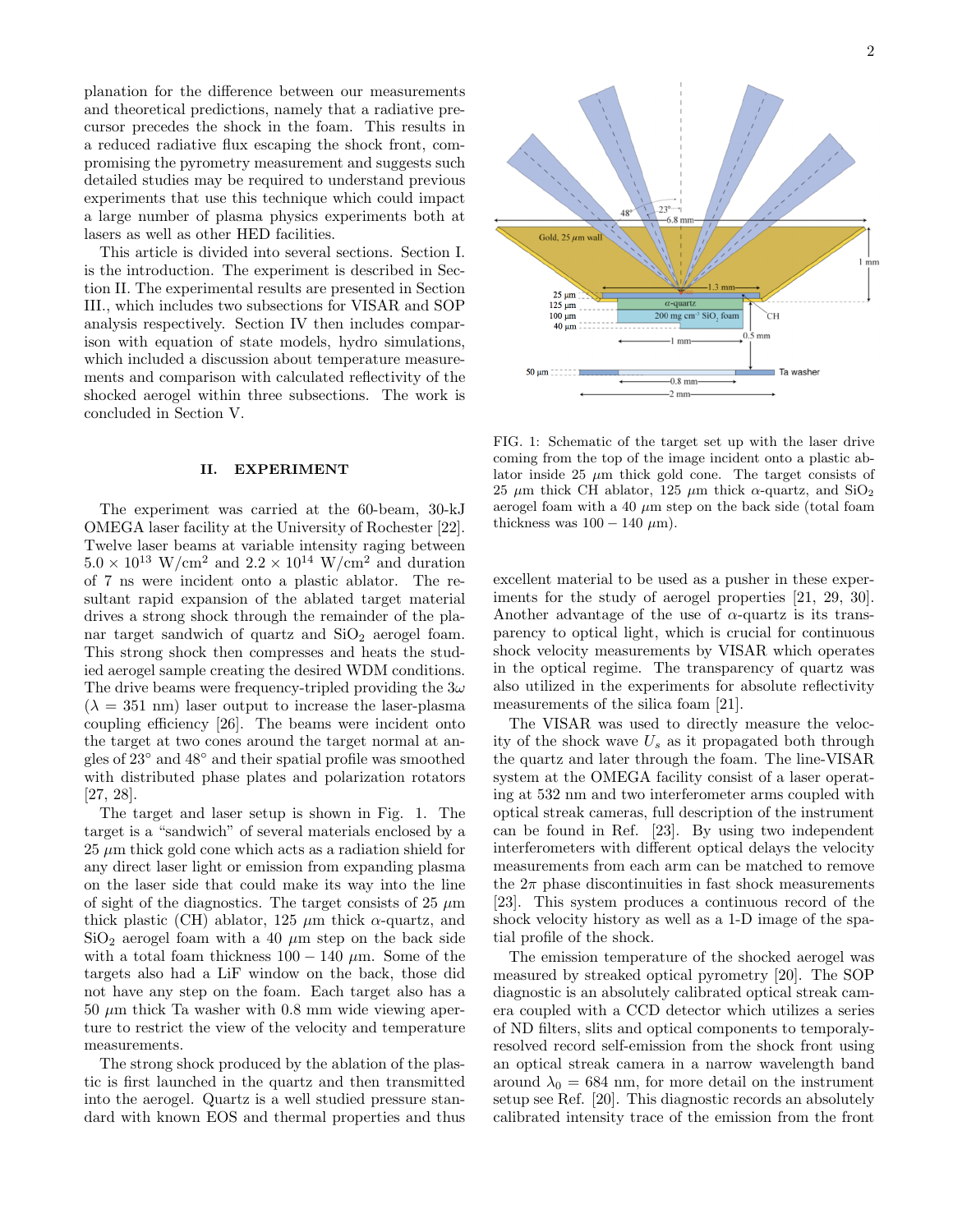of the shock wave with ps temporal resolution. The temperature is then extracted from the measured intensity trace within the narrow spectral window with black or gray body emission [20, 31]. SOP has been used as a standard diagnostic to measure temperature of plasmas for various types of experiments and materials [32–38].

# III. RESULTS

#### A. VISAR analysis

The line-VISAR system at OMEGA was used to provide a continuous record of the shock velocity  $U_s$  evolution during the experiment both in quartz and the silica aerogel. The shock velocity was calculated from the measured phase shift recorded by each of the two interferometer arms using known parameters, the system and analysis method is described in detail in Ref. [23]. The thermodynamics of the single-shock propagating through the steady material is governed by the Hugoniot relations derived from the mass, momentum and energy conservation across a single shock front independent of the EOS [31]. The Hugoniot relations  $P = \rho_0 U_s U_p$  and  $\rho = \rho_0 U_s/(U_s-U_p)$  are then used to determine pressure P and density  $\rho$  of the shocked material based on the measured initial conditions (marked with 0 subscripts) and shock velocity  $U_s$  [16, 17, 29].

The particle velocity  $U_p$  in shock compression experiments is usually found from the measured shock speed  $U_s$  and the EOS of a standard material by the use of impedance-matching (IM) [5, 31]. The values for  $U_p$ , which are required to calculate shock pressure, can also be found using the  $U_p-U_s$  relationship for silica aerogel from SESAME table 7387 [42]:  $U_s = 0.507 + 1.20274 \times U_p$ , which are in excellent agreement with precise shock and particle velocities measurements by Knudson et al. using the IM method [5, 6], which provided the relationship of  $U_s = -0.45(\pm 0.17) + 1.26(\pm 0.01) \times U_p$ . These relationships also agree very well with other experimental data by Miller, Boehly et al. [39, 40], and Vildanov et al. [41], see Fig. 2. Our plots for each calculated value of  $U_p$ corresponding to individual shock velocity measurements from VISAR are also shown in Fig. 2. The measured range of shock velocities was 10 to 40 km/s, which gives us the shock pressures of  $0.3 - 2$  Mbar.

#### B. SOP Analysis

The optical pyrometry system was used to record a temporally resolved trace of the self-emission from the front of the shock wave as it was propagating through the silica aerogel in a similar manner to the VISAR system described above [20]. At the conditions in this experiment, the shock wave is optically thick to visible light and thus the radiation temperature approaches the blackbody distribution [31]. The SOP can thus be used to measure



FIG. 2: Comparison of shock and particle velocity measurements by Knudson et al. [5, 6], Miller, Boehly et al. [39, 40] and Vildanov [41], with SESAME table 7387 [42]. Our measurements (NIF-5) of the shock velocity and calculated values of particle velocities are also included in the plot.

the temperature of the shocked foam by comparing the measured emission intensity with a black or gray body radiation distribution. In our case, the brightness temperature of the self-emission radiation approaches the temperature of the material with a finite reflectivity  $R$  value thus the temperature of the shocked material was calculated with the gray body approximation [31]. According to Kirchhoff's law, the absorptivity and emissivity of a gray body are equal at any given temperature and thus under the gray body approximation the black body distribution is reduced by a constant factor  $(1 - R)$ , where R denotes the reflectivity [20, 31]. This method of temperature measurement has been previously used for  $SiO<sub>2</sub>$ as well as other materials [18, 19, 21].

It should be noted that since the date of publication of Ref. [20] the streaked optical pyrometry instrument at OMEGA has been modified, with several optical components and the streak camera being replaced. As a result, the calibration constants have changed, however the procedure of the analysis and relations to the black/graybody radiation remains the same. The gray body temperature is obtained from the expression derived in Ref. [20]:

$$
T = \frac{T_0}{\ln\left(1 + (1 - R)A/I_{SOP}\right)}\tag{1}
$$

where  $T_0 = hc/\lambda_0$  is the characteristic temperature associated with the centroid of the SOP wavelength band  $\lambda_0$ , A is the camera signal integration constant defined in Ref.  $[20]$ , R is the reflectivity of the shocked silica aerogel,  $I_{SOP}$  is the digital output from the SOP diagnostic as measured by the CCD. In order to obtain the new calibration constants  $T_0$ , A and the reflectivity of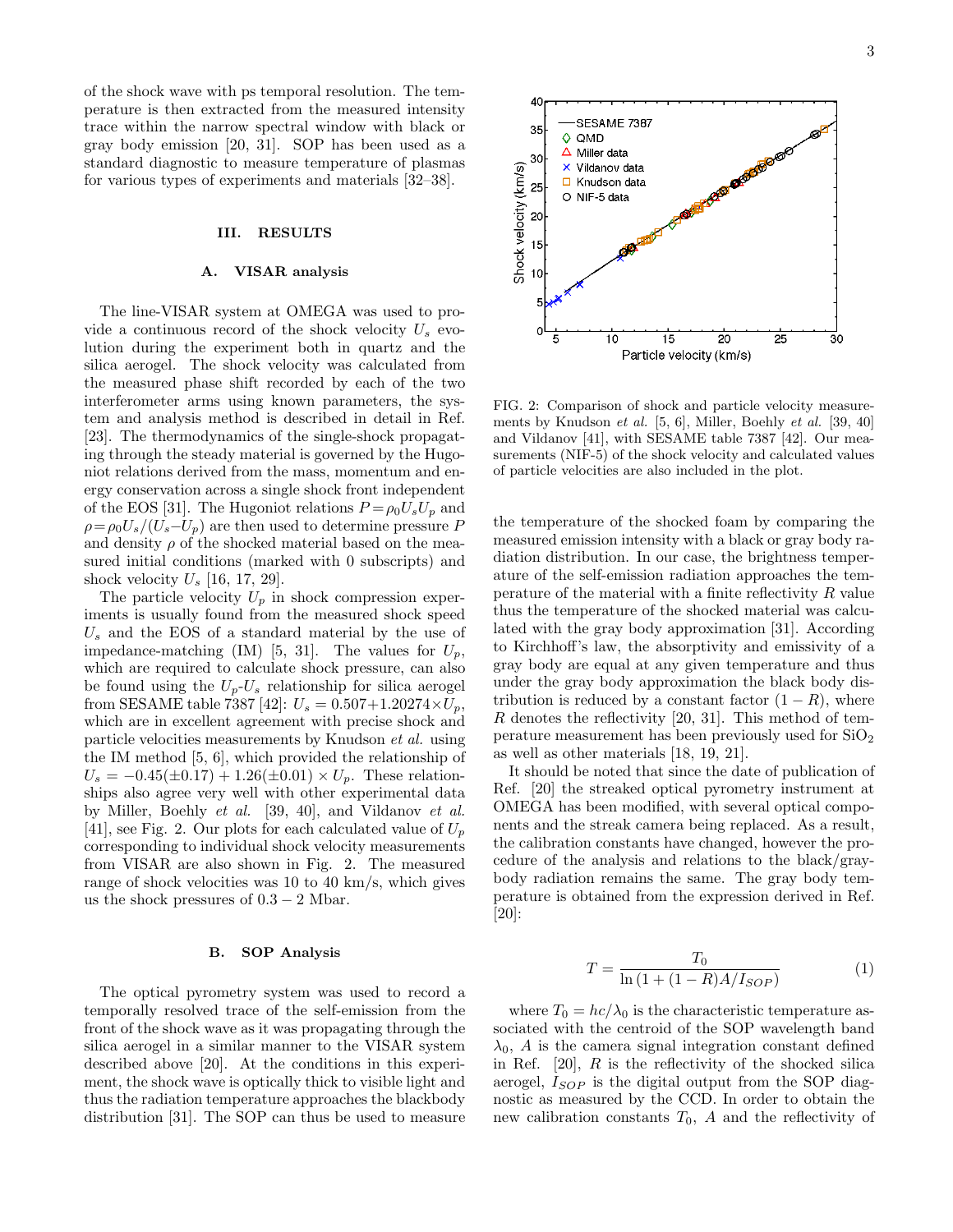

FIG. 3: Quartz reflectivity measurement as a function of shock velocity from Ref. [21].

the silica aerogel  $R$  we used experimental data presented by Hicks et al. in Ref. [21], where the temperature and reflectivity of shocked  $\alpha$ -quartz was measured as a function of shock velocity  $U_s$ . Using these data sets we are able to obtain the reflectivity values for quartz for a given shock velocity, see Fig. 3. These values for reflectivity of shocked quartz were obtained from Hill equation fit to the data:  $R_{quartz} = R_0 + (R_m - R_0) \times U_s^n / (U_s^n + D^n)$ with constants:  $R_0 = 0.004$ ,  $R_m = 0.307$ ,  $n = 9.7$ , and  $D = 16.2$ . Then, since the output of the VISAR laser is constant over the period of the measurement we could use the change in intensity of the light reflected from the shock as it was breaking out from quartz to the aerogel to obtain the reflectivity in the silica aerogel foam:  $R = (I_{foam}/R_{quartz}) \times I_{quartz}.$ 

The optical pyrometry measured both the temperature trace from the quartz as well as from the silica aerogel as the shock front was propagating through the target. The intensity trace from SOP when the shock is moving through the quartz is then used to find the contstants A and  $T_0$  as fitting parameters between equation 1 and the power law fit to data measured by Hicks et al. in Ref. [21]:  $T = T_Q + Q \times U_s^n$ , where centroid temperature  $T_Q = 1400$  K, constant  $Q = 4.3$ , power  $n = 2.98$  and  $U_s$ is the shock velocity in quartz as measured by VISAR, see Fig. 4. The average centroid temperature  $T_0$  was found to be  $5518.2 \pm 35.7$  K and instrument sensitivity constant  $A = 225.2 \pm 25.9$  and  $633.6 \pm 36.4$  for the two different experimental days respectively. The error in temperature was estimated to be ∼ 16% based on the uncertainty in determination of the calibration constants, the reflectivity of the aerogel from the VISAR trace and itter in the data. The resultant values of  $R$  as a functions of the shock velocity are shown in Fig. 5.



FIG. 4: Measured temperature of shocked  $\alpha$ -quartz as a function of shock velocity from Ref. [21].



FIG. 5: Reflectivity of silica aerogel from experiment, determined from VISAR and SOP data.

# IV. DISCUSSION

# A. Comparison to EOS models

We used the Los Alamos SESAME [42] equation of state number 7387 for  $SiO<sub>2</sub>$  in both hydrodynamic simulations and Hugoniot calculations. SESAME is a library of tabular equations of state that typically cover very wide ranges of temperature and density. To accommodate this large range, the theoretical models used [42] incorporate correct limiting behavior and have enough empirical parameters to match data where it is available. Often, detail is sacrificed in favor of consistency over a wide range of states. SESAME table 7387 [43] was developed for fused quartz using primarily data from the solid and compressed liquid states corresponding to densities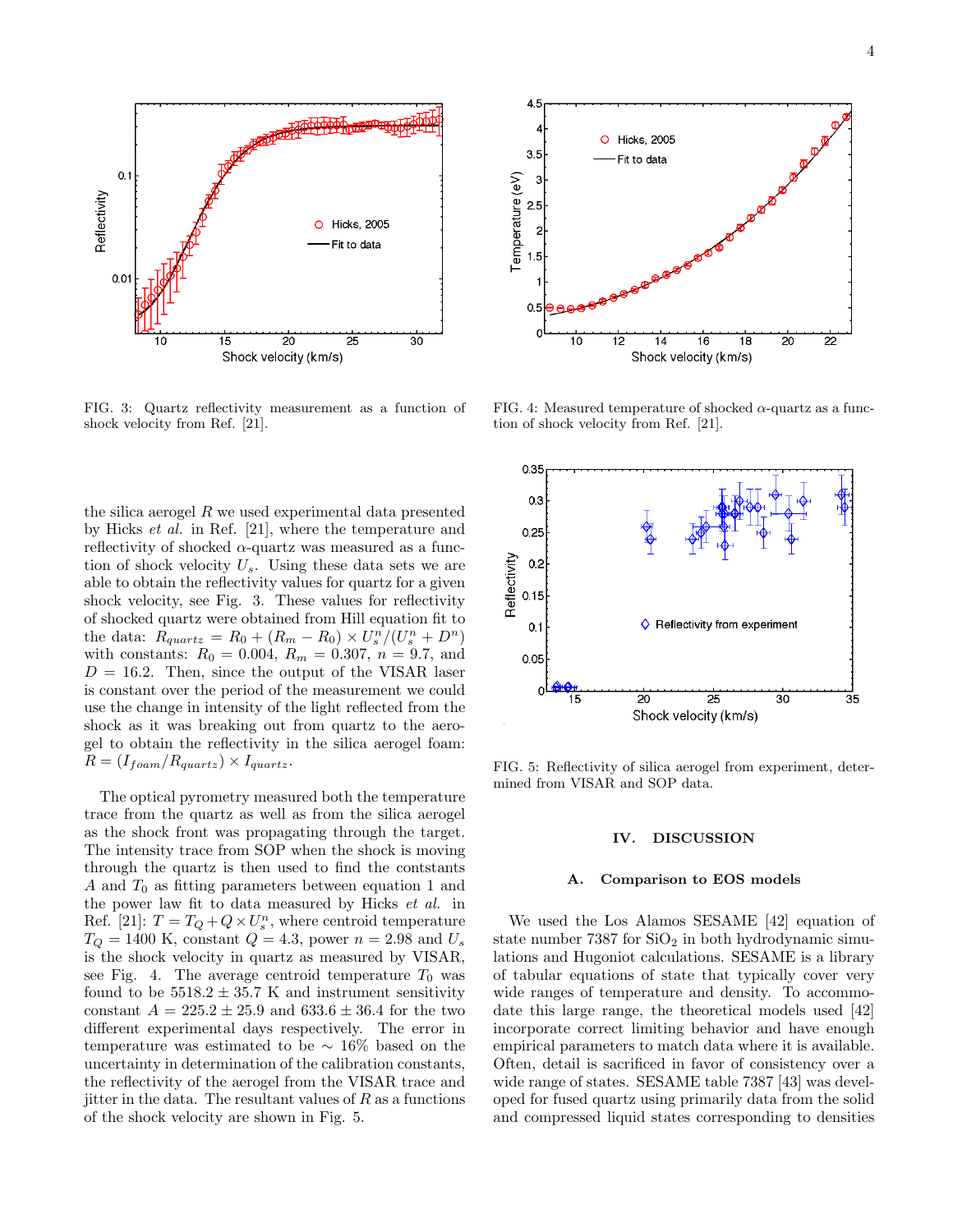$\rho \geq 2.2$  g/cm<sup>3</sup>.

The states of interest here for shocked aerogel lie at densities of  $\rho \sim 1.1$  g/cm<sup>3</sup>. This is between the critical density,  $\rho_c = 0.508$  g/cm<sup>3</sup> [44], and the solid density of  $\rho = 2.2$  g/cm<sup>3</sup>. The temperatures of interest are several eV, and thus lie above the critical temperature [44] of 0.44 eV. Electronic excitations make an important contribution to the equation of state in this range, and bond dissociation may come into play. SESAME equation of state 7387 represents the the energy and pressure as a sum of cold, electronic excitation, and ion motion contributions [43]. The electronic excitation term uses the Thomas-Fermi-Dirac model [45], which is smooth and lacks shell structure. The ion motion contribution is essentially an interpolation between dense fluid and dilute gas limits in this range. The EOS has no detailed representation of bond dissociation, but it does include the cohesive energy.

As a theoretical benchmark that we expect to be more predictive than the SESAME model, we have performed quantum molecular dynamics simulations of states near the aerogel Hugoniot [46]. QMD includes the effects of bonding and electronic excitation self-consistently by simultaneously evolving the ion coordinates and the electronic states, which are described within the Kohn-Sham formulation of density functional theory [47]. Our simulations use the VASP code [46] with the PBE [48] exchangecorrelation functional. We use the projector augmented wave method [49, 50] with 6 and 4 electrons electrons treated explicitly for O and Si, respectively. The plane wave cutoff was set to 500 eV, and only the  $\Gamma$  point was used for Brillouin zone sums. The ion temperature was fixed using a velocity scaling thermostat, with the electron temperature [51] equal to the ion temperature. Most simulations used 72 atoms. A small number of checks with 144 atoms gave the same energy and pressure to within statistical errors. We believe the calculations to be converged with respect to numerical parameters, so that the dominant error is the approximate exchangecorrelation functional. An indication of the size of this error is that simulations of  $\alpha$ -quartz at room temperature and the experimental volume give a pressure of 3.2 GPa. The simulations were done at densities of 1.06, 1.13, and  $1.20 \text{ g/cm}^3$ , and at temperatures from  $10,000$  to  $80,000$ K in 10,000 K increments.

Hugoniot states were obtained by solving  $E(V,T)$  –  $E_0 = \frac{1}{2}(P(V,T) + P_0)(V_0 - V)$ , where  $E, P, V$  are the specific internal energy, specific volume and pressure in the shocked state, and subscripts 0 refer to the initial state. In particular,  $V_0$  is the porous volume. In the present calculations,  $E_0$  was taken to be the energy of bulk amorphous silica. An amorphous configuration was generated in QMD simulations by annealing the system at liquid temperatures and quenching to room temperature several times, until the energy of the final state settled down. The pair correlation functions for this state agree well those obtained by Vashishta et al. [52].

The comparison of the experimental measurements of



FIG. 6: Comparison of measured temperatures as a function of shock velocity in silica aerogel with Saha calculations [53, 54], our QMD simulations and SESAME equation of state 7387 [42].

temperatures from SOP as a function of shock velocity measured by VISAR with the quantum molecular dynamics calculations [24], SESAME table [42] and Saha calculations [53, 54] for the same shock velocities is shown in Fig. 6. There is a clear difference between the experimental data and all of the theoretical models with the experimental temperatures being consistently lower than the theoretical predictions for the corresponding conditions. This difference gets progressively greater with increasing shock velocity. The explanation for this discrepancy is proposed in the following section.

# B. Simulations and Understanding the Temperature Observations

To understand the discrepancy between our observed temperatures and those expected in the strong shock solution, we have run a series of simulations of the experiment. For these simulations, we use the high-energy density code Cassio developed at LANL combining the Radiation adaptive grid Eulerian (RAGE) code [25] coupled with an implicit Monte Carlo treatment [55]. We model the laser source as a radiation source at the base of the experimental target. The power of this source is then varied to produce a range of drives and hence shock speeds and temperatures. With these calculations, we can calculate the particle velocity, shock velocity, shock temperature and flux at the diagnostic for comparison with the experiment and equation of state data. These calculations use the SESAME equation of state in a tabular form for all materials. In particular, we use the SESAME 7387 equation of state for our  $SiO<sub>2</sub>$  aerogel.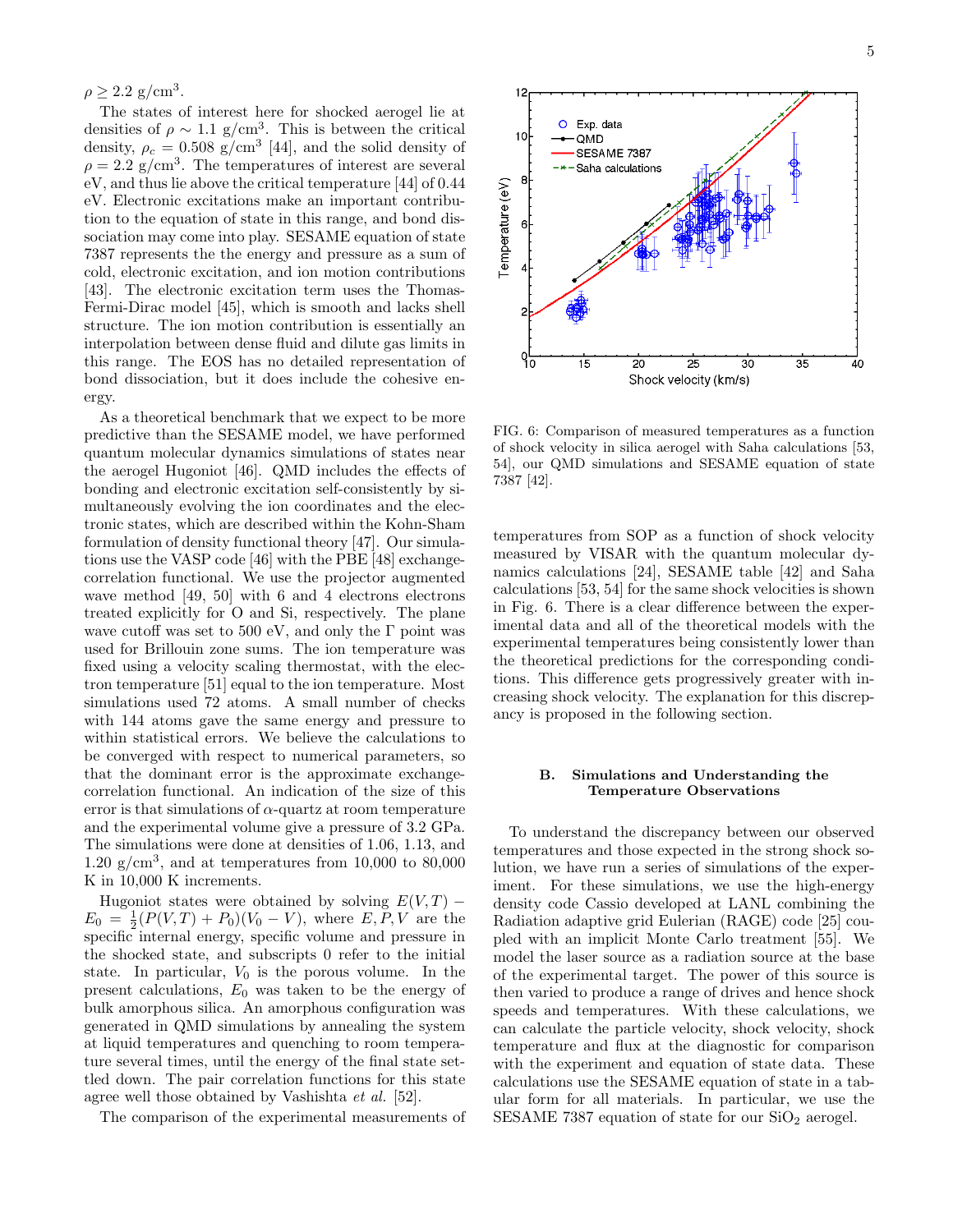To get a better handle of the relevant physics in this problem, we have run a suite of models changing the physics in the code and the resolution of the silica aerogel region. We have varied the transport scheme (group structure, flux-limited diffusion versus implicit Monte Carlo), atomic physics (decoupling of ions and electrons - "3T" and atomic levels out of thermodynamic equilibrium - "NLTE opacities"). For the most part, these variations had no effect on the results. The flux-limited diffusion simulation lost more energy, driving a weaker shock, but this lower energy mimicked a lower energy drive for the implicit Monte Carlo simulation. We have also run a broad suite of simulations with resolutions from 2.5  $\mu$ m down to 0.15  $\mu$ m. These simulations converged on both the shock velocity, shock temperature and flux at the diagnostic at 0.3  $\mu$ m.

Fig. 7 shows the temperature profile at the shock front 11 ns after the start of the energy deposition. Leading the shock is a narrow pre-heated region. This preheated region plays a significant role in determining the flux at the diagnostic. The Rosseland mean free path for photons is also shown in Fig. 7. It is in this pre-heat region that the material becomes optically thick and the "photosphere" of the shock is in this region. Our diagnostic measures the flux, and the flux-inferred temperature, at this photosphere. This flux-inferred temperature is much lower than the shock temperature. Understanding our diagnostic results requires understanding the nature of this preheated region.

The preheating ahead of the shock can occur for a variety of reasons: non-thermal and thermal particles and photons can diffuse ahead (or "break out") of the shock, heating the material above the shock. Numerical diffusion can also artificially pre-heat the material just ahead of the shock. To distinguish these physical and numerical effects, we have run a series of convergence studies and analytic tests.

Although non-thermal particles are produced by the laser, the high optical depth in our ablator and  $\alpha$ -quartz will thermalize these photons before they reach the shock front in the foam. Photons and ions at the shock front can diffuse ahead of the shock. In astrophysics, this diffusion is termed shock breakout and we will use the astrophysics formalism to test the importance of this diffusion. Breakout occurs when the shock velocity is less than the diffusion velocity  $v_{\text{diffusion}}$  at the front:

$$
v_{\text{diffusion}} = \Delta x / t_{\text{diffusion}} = v_{\text{ion}} / (\Delta x \sigma \rho) \tag{2}
$$

where  $\Delta x$  is the width of the preheat region (to compare to our numerical resolution, we set  $\Delta x$  to the cell size at the shock front  $\sim 10^{-5}$  cm) and  $t_{\text{diffusion}}$  =  $(\Delta x/\lambda)^2 \lambda/v_{\text{ion}}$  is the diffusion time.  $\lambda = (\sigma \rho)^{-1}$  is the mean free path where  $\rho$  is the number density of ions at our shock front ( $\sim 3 \times 10^{21}$  cm<sup>-3</sup>) and, for typical electron/ion collisions in the 3−15 eV range, the cross section  $\sigma \approx 1 - 10 \times 10^{-16}$  cm<sup>2</sup> [56]. For our strong shocks, the ion velocity,  $v_{\text{ion}}$ , is on par with the shock velocity. Us-



FIG. 7: Log<sub>10</sub> temperature (solid line) and  $log_{10}$  mean free path  $(\lambda_{\text{mfp}})$  as a function of position for the shock 1.1 ns after the start of the laser drive. The transition region is quite narrow, but it persists even when our simulation resolution drops below 0.15  $\mu$ m. The fact that this is only a few zones thick implies that numerical diffusion (despite the steepener in the RAGE code) could be the dominant effect. However, we do expect some radiative preheat and a portion of this preheat is likely due to this radiative heating. The position of the photosphere is marked by a vertical dot-dashed line.

ing these quantities, we find  $v_{\text{diffusion}} < 0.1 v_{\text{shock}}$ . Any diffusion is slower than the shock velocity and the ions are trapped in the shock.

Radiative diffusion is a different matter. Using the speed of light for the particle velocity, and incorporating the high shock opacities  $(2 \times 10^5 \text{ cm}^2 \text{ g}^{-1})$ , we find the diffusion velocity to be greater than the shock velocity and we expect, as we see in our simulations, a radiative precursor to the shock. This radiation interacts with the matter ahead of the shock, producing the precursor in front of this shock. This material interaction raises the opacity, and the effective "photosphere" of the shock lies within this precursor, causing the observed temperature to be lower than that of the shock itself.

Although we expect some preheating, the question remains for our simulations just how much of the preheat is caused by radiation versus numerical diffusion. Our resolution study was designed to answer this question. As we increased our resolution, we sought convergence on a number of quantities: shock speed, shock temperature, flux-inferred temperature at the diagnostic. At 0.3  $\mu$ m, the simulation converged and we saw no further changes  $\langle 1\% \rangle$  at 0.15  $\mu$ m. For our comparisons with data, we use a suite of simulations with  $0.3 \mu$ m resolution. At  $0.15$  $\mu$ m, our resolution is on par with the mean free path, but the shock front is less than 10 zones thick and we can not rule out that numerical diffusion in our hydrodynamics package is affecting our results.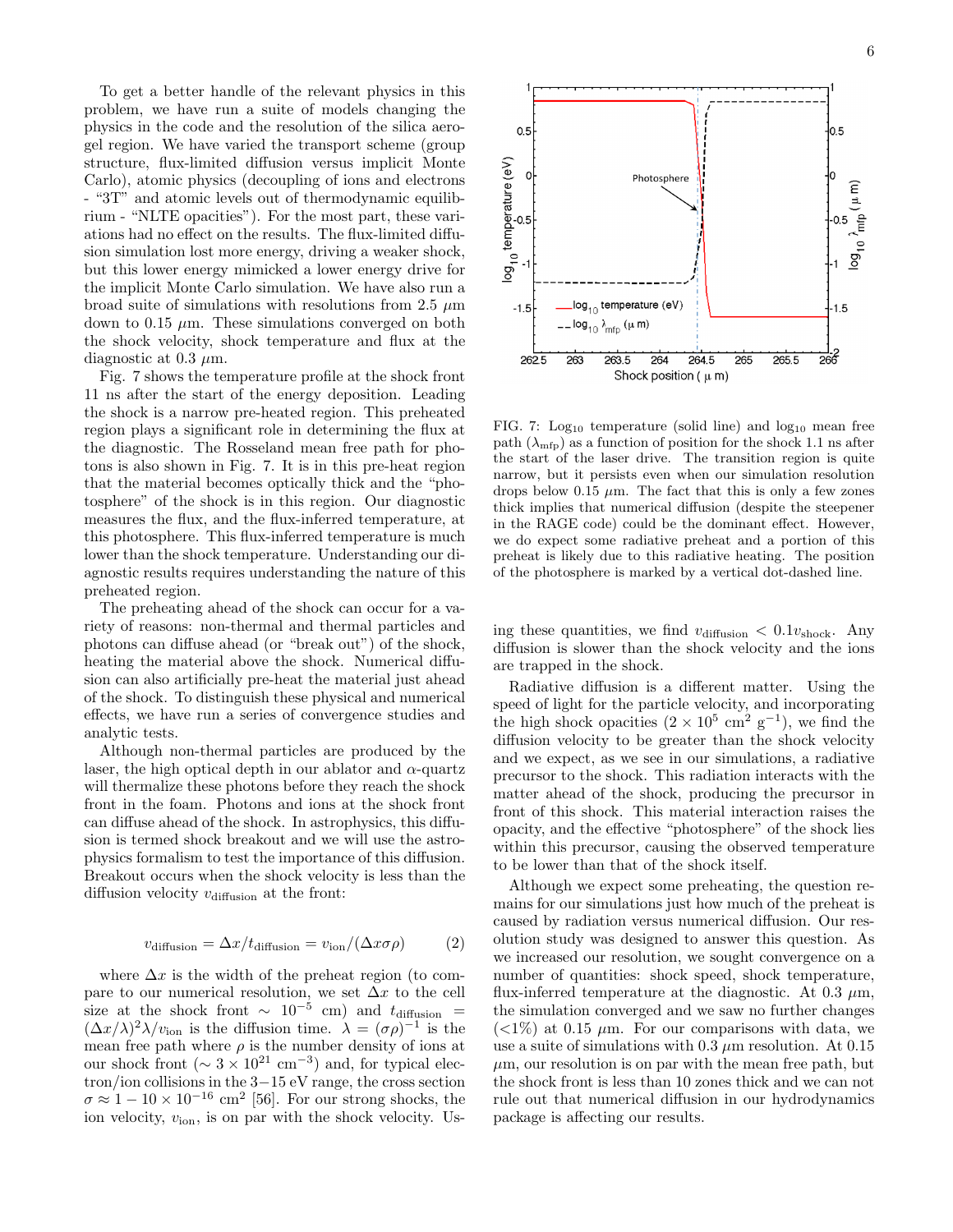An additional influence on the radiative precursor may be an increased mean free path of the photons due to the finite cell size of the aerogel foam. Radiation transport through porous/stochastic media has been studied for a broad range of applications [57, 58]. Although how this medium affects the radiation transport depends upon the exact details of the porosity, the generic trend is that porosity increases the radiative fluence through the material over a homogeneous medium [57]. Although physics effects not included in these studies may still alter this trend, the current theoretical studies suggest that the effective mean free path of photons is increased due to the porosity of the silica aerogel.

#### C. Reflectivity of shocked silica aerogel

The electrical frequency dependent conductivity was calculated via the Kubo-Greenwood formalism using Kohn-Sham orbitals, eigenvalues and velocity dipole matrix elements from DFT calculations [59, 60]. From the real and imaginary parts of electrical conductance the frequency-dependent dielectric functions, indices of refraction, and reflectivity are determined [61]. Optical calculations were performed using configurational snapshots from QMD runs with a  $2\times2\times2$  Monkhorst-Pack mesh  $[62]$  and reflectivity reported is averaged over  $2-5$ snapshots.

Fig. 8 shows reflectivity at a density of  $\rho = 1.13$  g/cm<sup>3</sup> and temperatures of  $T = 0.86$  eV (10,000 K), 1.72 eV  $(20,000 \text{ K})$ , 3.45 eV  $(40,000 \text{ K})$ , and 5.17 eV  $(60,000 \text{ K})$ . At the experimental wave length  $(\lambda_0 = 684 \text{ nm})$  reflectivity is linear over the calculated temperature range shown in the inset of Fig. 8. Calculated reflectivity changes with respect to density around the Hugoniot were insignificant. Excellent experimental agreement with calculations was found for moderate velocities. For lower temperatures calculated reflectivity was higher than experimental.

The reflectivity measurements from the experiment are consistent with these theoretical calculations for temperatures above 3 eV and shock velocities above 20 km/s. A strong inconsistency is observed for lower shock velocities (temperatures below 2 eV), where the theory predicts reflectivities between 0.1 and 0.2, see inset in Fig. 8, while the numbers obtained from experiment were significantly lower, by two orders of magnitude as shown in Fig. 5. This also influences the data analysis for the temperature determination. Using the calculated  $R$  rather than the experimentally determined values for these low shock velocities would shift the lower end data closer to the theoretical predictions by  $\sim$  15 %. This is not a significant difference and has little effect on the final result, but it deserves further investigation. At this point, this discrepancy between the theoretical calculations and experimental measurements of  $R$  for the lower temperatures/shock velocities is attributed to the very low reflected light signals from those measurements. These low signals throw



FIG. 8: Reflectivity of silica aerogel for various conditions along the principal Hugoniot calculated using QMD simulations [24]. The optical pyrometry measurement is carried out at a narrow wavelength band around  $\lambda_0 = 684$  nm.

into question the accuracy and normalization of the reflectivity for the low velocities.

# V. CONCLUSIONS

We have completed a set of temperature measurements for shocked aerogel foams at states along the principal Hugoniot for an initial density of  $0.2$  g/cm<sup>3</sup>. These measurements used a standard streaked optical pyrometry approach and the results indicate the measured temperature falls below the value expected for a standard SESAME equation of state table that predicts the Hugoniot behavior well. More importantly, the results fall below temperatures expected from QMD calculations that we believe are accurate [63] for such conditions and the discrepancy increases as the pressure increases. Since SOP has become a standard technique to measure temperature in moving shock fronts in a wide variety of plasma physics, ICF, equation of state, material and planetary science experiments, an investigation of such a phenomenon is of a great importance to many experimentalists as well as theorists [21, 32–38].

To resolve this we completed a series of highly-resolved simulations that explored the details of the shock propagation in the foam coupled with the emission from the shock front. These simulations indicate that a radiative precursor propagates ahead of the shock into the unshocked foam, which then emits radiation at the photon energies measured by the diagnostic. This thin, radiative precursor layer exists at a reduced temperature from the bulk of the shocked material and thus reduces the corre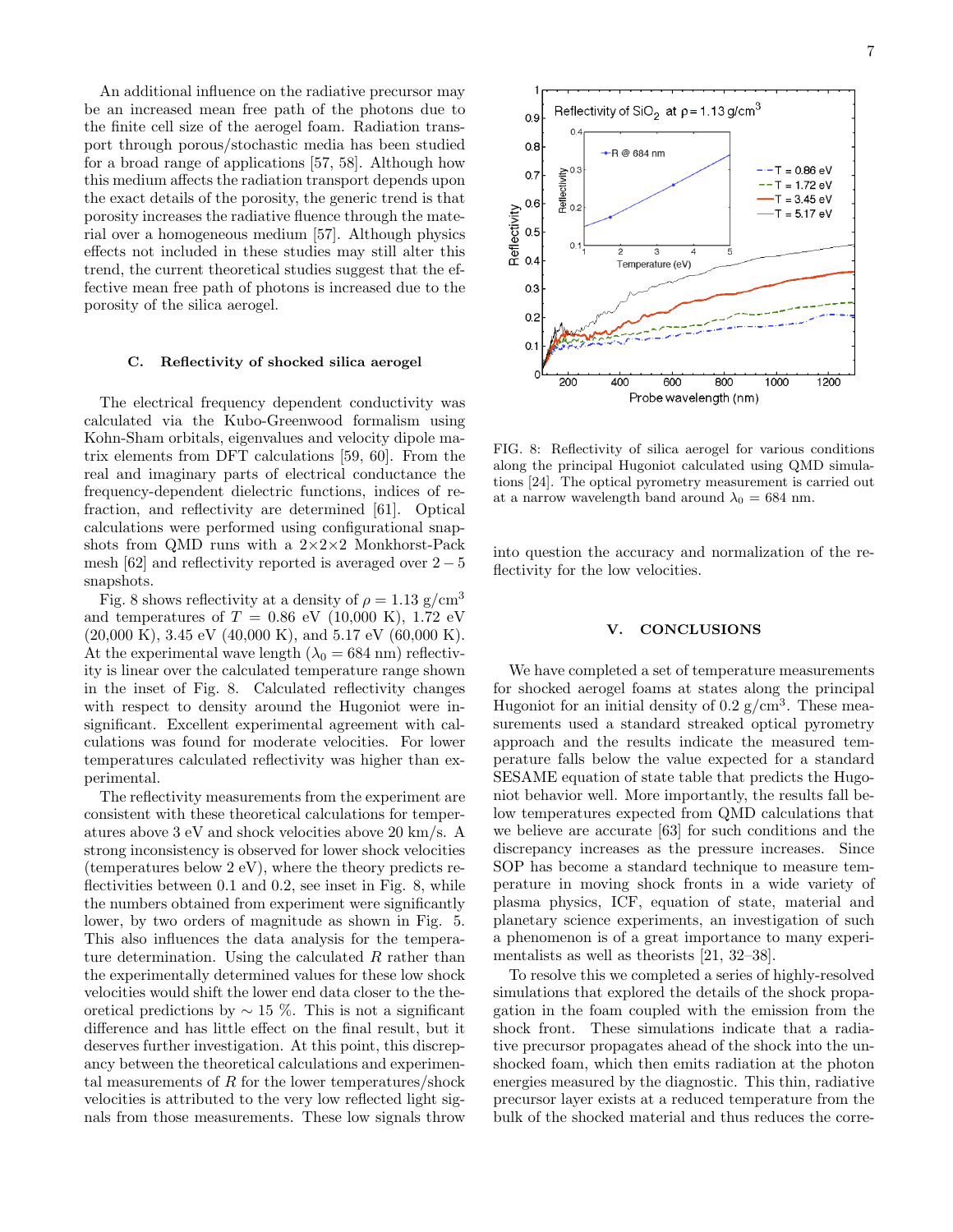sponding temperature interpreted from the radiation.

The dominant physical mechanism producing this effect is the relatively long mean free path of the radiation from the shock compared to the measured radiation. What is somewhat surprising is that this discrepancy occurs at even the lowest temperatures measured, around 2 − 3 eV. At lower shock velocities the result is affected by lower value of aerogel reflectivity. If the value of R is corrected using the quantum molecular dynamics calculations, the resultant temperatures from SOP will lie closer to the QMD and SESAME equation of state at the temperatures below 3 eV.

Though we are confident the simulations have captured the general behavior of the radiation, some detailed issues remain. In the simulations, it was found that in addition to radiation, numerical diffusion contributed to the preheated region. Though this is a numerical artifact, it may be mimicking the realistic longer mean free paths that occur due to the porosity of the unshocked foam. How important these issues are for non-porous materials and other optical pyrometry measurements is a matter for future investigation.

# ACKNOWLEDGEMENTS

The authors would like to acknowledge the hard work of the LANL target fabrication group and the OMEGA experimental team. Many thanks to Damien Hicks, Marius Millot and Jon Eggert for kindly providing their quartz data for the temperature calibration. This research was supported by the US DOE/NNSA under contract number DE-AC52-06NA25396.